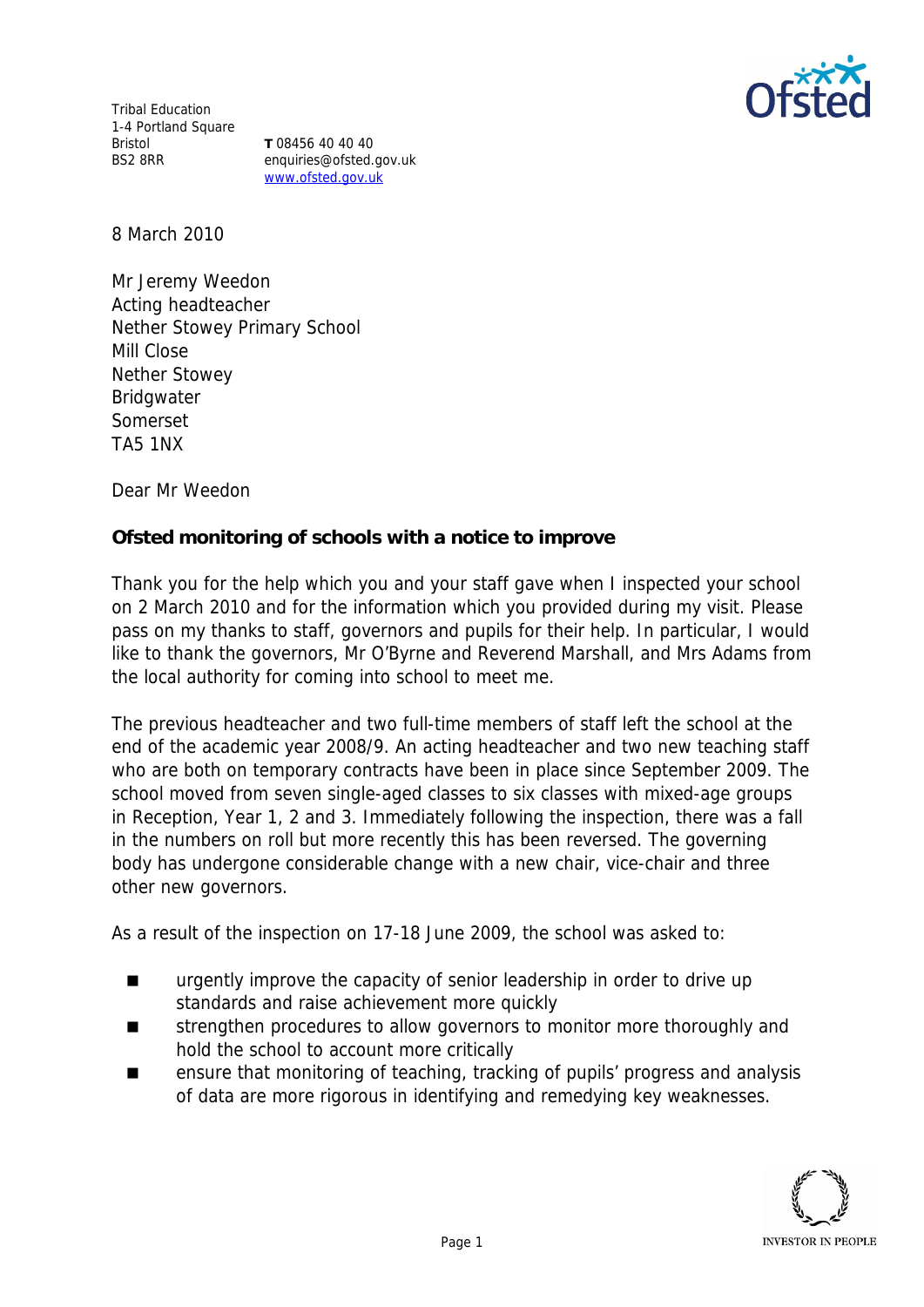

Having considered all the evidence I am of the opinion that at this time the school is making inadequate progress in addressing the issues for improvement and in raising the pupils' achievement. This is because the pace of improvement has not been sufficient to rectify the major weaknesses in the school. While the views of staff, governors, pupils and parents confirm that the 'atmosphere' in school has greatly improved, the visit has raised serious concerns about the overall capacity to improve and I recommend a revisit.

The scale of the weaknesses in the school was not fully realised until the arrival of the acting headteacher, who was faced with major issues that required immediate resolutions. For example, swift attention had to be given to the damaged relationships between the school, parents and carers, and members of the local community. As a consequence of the actions which were taken, governors and parents and carers now refer to positive improvements in communication. They also report that they feel more involved in the life of the school. Previously, class teachers had worked in isolation and as a consequence the acting headteacher urgently implemented some basic systems and procedures. As a result, teachers now work together as a team. An example of this is the consistent approach which has been adopted with the marking of pupils' books. Teaching staff have experienced a steep learning curve as they broaden their knowledge of pupils' achievement and this has required additional guidance, training and support.

The original inspection reported that pupils left the school with broadly average standards and some had made satisfactory progress. However, national published data show that pupils in 2009 left the school with standards that were below the national average. This data also indicated that pupils made significantly less progress than was expected from Key Stage 1 to 2 over a three-year period. First-hand evidence from the monitoring visit supports this view and confirms that standards are below age-related expectations at the end of Key Stage 2. The school has not taken fast enough action to remedy this situation and it is only in the past few weeks that well-considered strategies, albeit well considered, have been implemented to help raise standards.

Senior and middle leaders are enthusiastic and keen to develop their roles. They are being well supported through ongoing training programmes. Nevertheless, their work is new and the accuracy of their evaluation of the evidence they now gather is not yet secure. For example, teachers have worked hard at establishing systems for monitoring pupils' progress and identifying underachievement in reading, writing and mathematics. However, there has been a lack of urgency in using this information to identify key weaknesses and make improvements. The introduction of rigorous intervention strategies to tackle the legacy of underachievement has been slow. This indicates that the capacity of leadership to drive up standards and raise pupils' achievement is not yet evident.

Governors are extremely supportive of the school and have recently embarked on a number of training courses. The production of their 'governor dossier' is helping